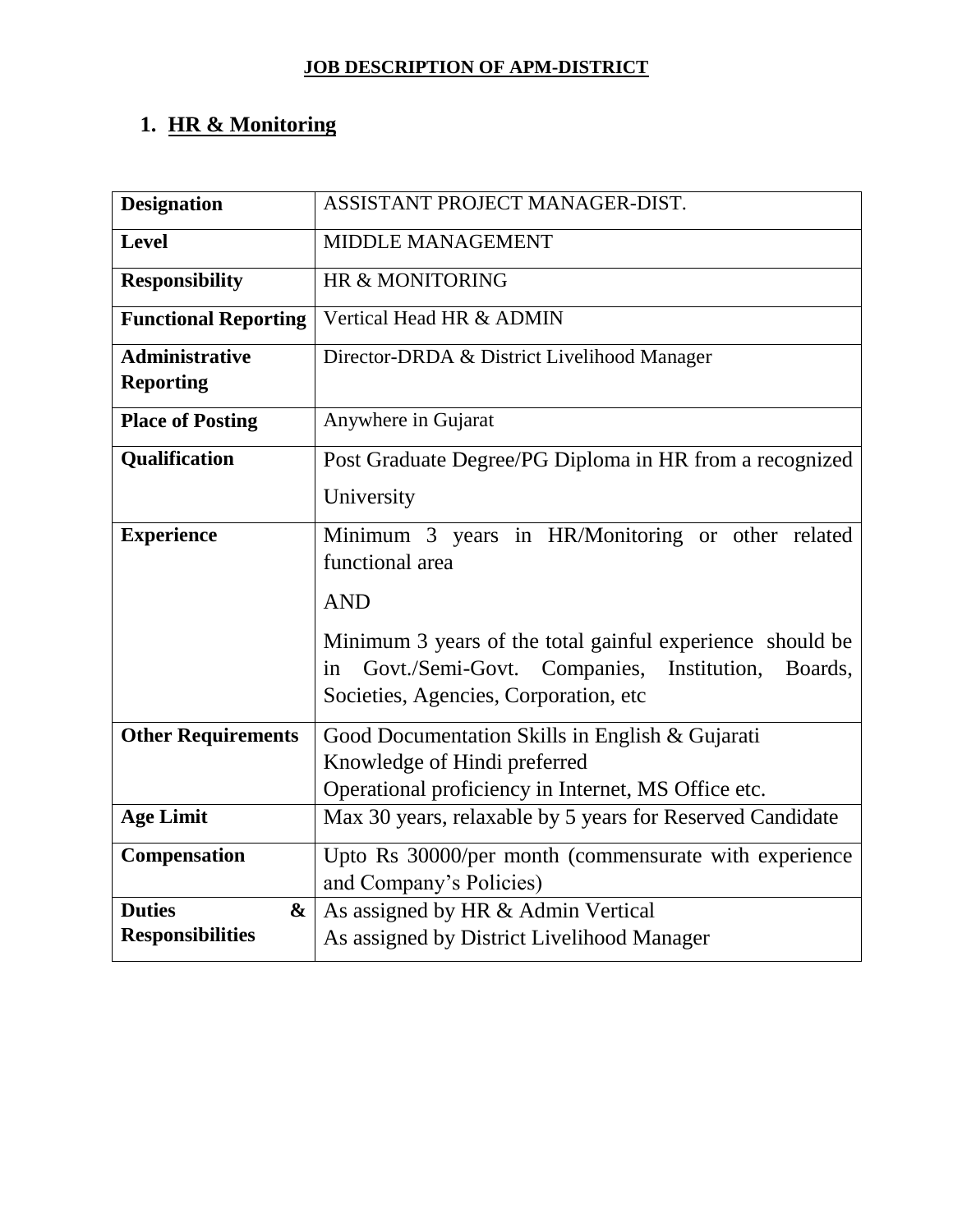# **2, 3, : SM & IB, Community Training**

| <b>Designation</b>          | ASSISTANT PROJECT MANAGER-DIST.                                    |
|-----------------------------|--------------------------------------------------------------------|
| <b>Level</b>                | <b>MIDDLE MANAGEMENT</b>                                           |
| <b>Responsibility</b>       | Related to Social Mobilization & Institutional Building Activities |
| <b>Functional Reporting</b> | Vertical Head SM & IB                                              |
| <b>Administrative</b>       | Director-DRDA & District Livelihood Manager                        |
| <b>Reporting</b>            |                                                                    |
| <b>Place of Posting</b>     | Anywhere in Gujarat                                                |
| <b>Qualification</b>        | Post Graduate Degree/PG Diploma in MBA/MSW/Social                  |
|                             | Sciences/Sociology from a recognized University                    |
| <b>Experience</b>           | 3 years relevant experience                                        |
|                             | <b>AND</b>                                                         |
|                             | Minimum 3 years of the total gainful experience should be          |
|                             | Govt./Semi-Govt. Companies, Institution,<br>Boards,<br>in          |
|                             | Societies, Agencies, Corporation, etc                              |
| <b>Other Requirements</b>   | Good Documentation Skills in English & Gujarati                    |
|                             | Knowledge of Hindi preferred                                       |
|                             | Operational proficiency in Internet, MS Office etc.                |
| <b>Age Limit</b>            | Max 30 years, relaxable by 5 years for Reserved Candidate          |
| Compensation                | Upto Rs 30000/per month (commensurate with experience and          |
|                             | Company's Policies)                                                |
| <b>Job Responsibility</b>   | $\triangleright$ As assigned by SM & IB Vertical                   |
|                             | $\triangleright$ As assigned by District Livelihood Manager        |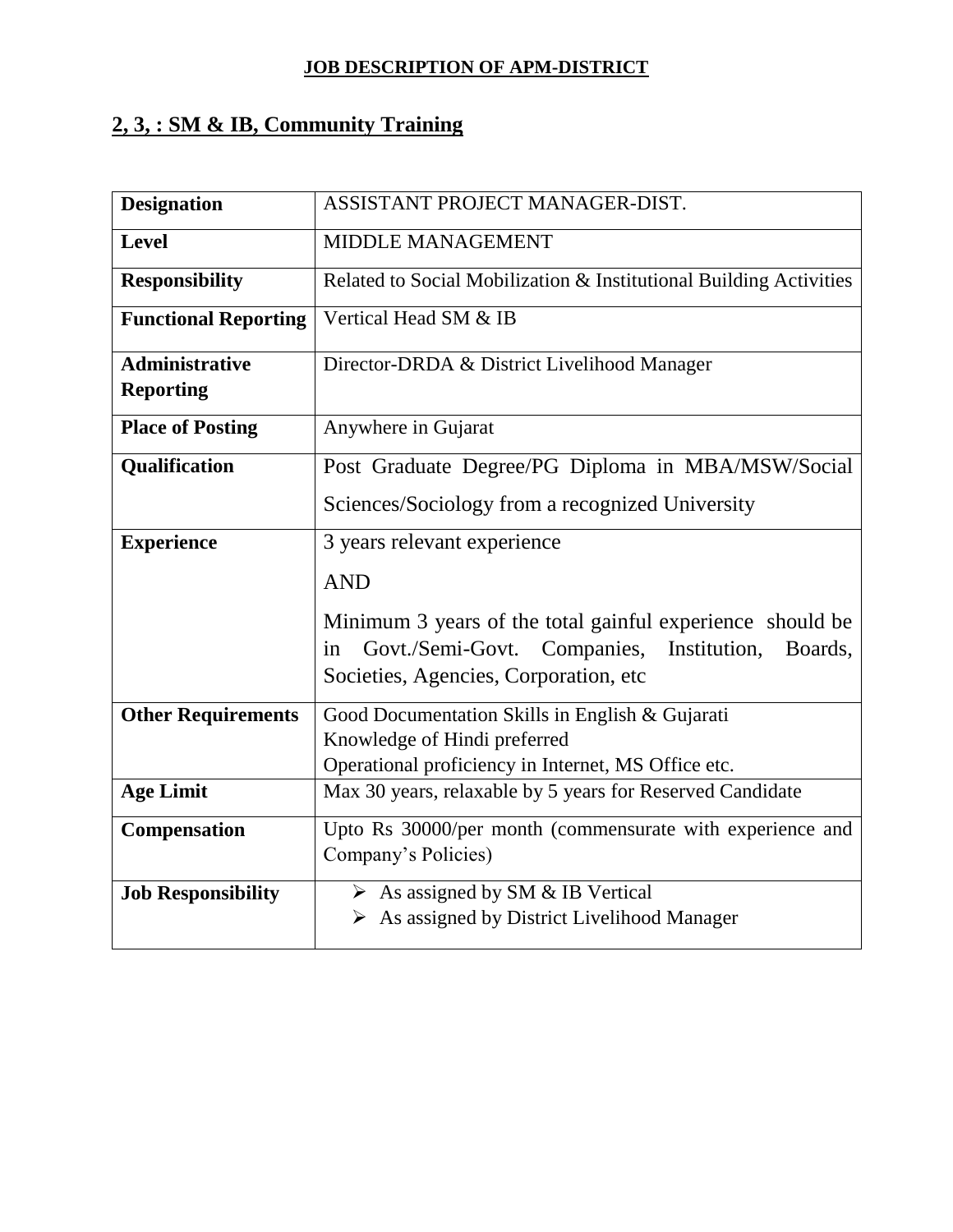# **4 : Skills & RSETI**

| <b>Designation</b>          | ASSISTANT PROJECT MANAGER-DIST.                                   |
|-----------------------------|-------------------------------------------------------------------|
| <b>Level</b>                | <b>MIDDLE MANAGEMENT</b>                                          |
| <b>Responsibility</b>       | Skill Training & RSETI activities                                 |
| <b>Functional Reporting</b> | Vertical Head STP and MF & FI                                     |
| <b>Administrative</b>       | Director-DRDA & District Livelihood Manager                       |
| <b>Reporting</b>            |                                                                   |
| <b>Place of Posting</b>     | Anywhere in Gujarat                                               |
| Qualification               | Degree/PG<br>Diploma<br><b>Business</b><br>Post<br>Graduate<br>in |
|                             | Administration/Social Work/Social Sciences/Sociology from         |
|                             | a recognized University                                           |
| <b>Experience</b>           | 3 years of relevant experience                                    |
|                             | <b>AND</b>                                                        |
|                             |                                                                   |
|                             | Minimum 3 years of the total gainful experience should be         |
|                             | Govt./Semi-Govt. Companies, Institution,<br>Boards,<br>in         |
|                             | Societies, Agencies, Corporation, etc.                            |
| <b>Other Requirements</b>   | Good Documentation Skills in English & Gujarati                   |
|                             | Knowledge of Hindi preferred                                      |
|                             | Operational proficiency in Internet, MS Office etc.               |
| <b>Age Limit</b>            | Max 30 years, relaxable by 5 years for Reserved Candidate         |
| <b>Compensation</b>         | Upto Rs 30000/per month (commensurate with experience and         |
|                             | Company's Policies)                                               |
| <b>Job Responsibility</b>   | $\triangleright$ As assigned by STP and MF & FI Vertical          |
|                             | As assigned by District Livelihood Manager<br>➤                   |
|                             |                                                                   |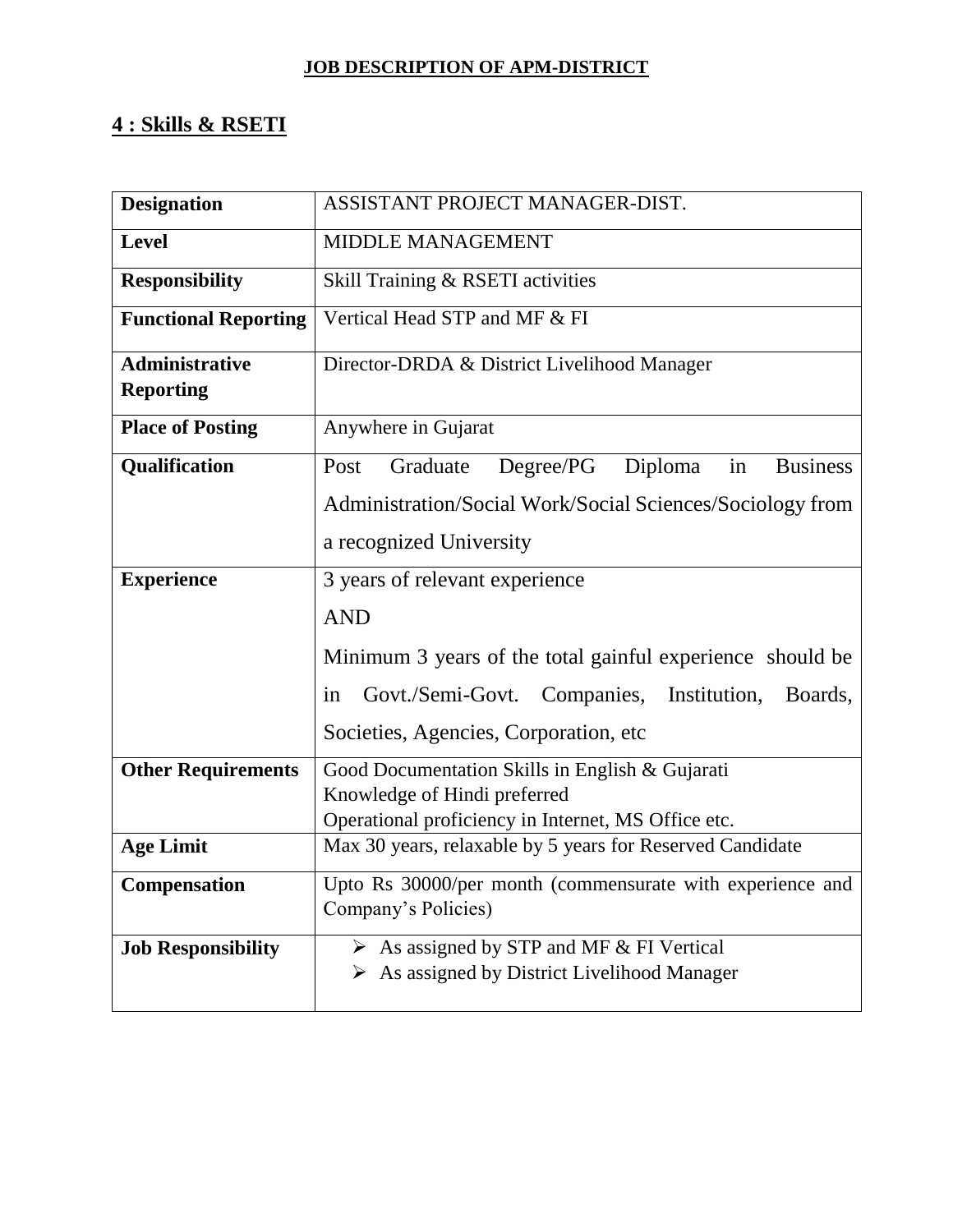## **5: MF & FI**

| <b>Designation</b>                        | ASSISTANT PROJECT MANAGER-DIST.                                                                                                                                    |
|-------------------------------------------|--------------------------------------------------------------------------------------------------------------------------------------------------------------------|
| <b>Level</b>                              | <b>MIDDLE MANAGEMENT</b>                                                                                                                                           |
| <b>Responsibility</b>                     | Micro-finance & Financial Inclusion                                                                                                                                |
| <b>Functional Reporting</b>               | Vertical Head MF & IF                                                                                                                                              |
| <b>Administrative</b><br><b>Reporting</b> | Director-DRDA & District Livelihood Manager                                                                                                                        |
| <b>Place of Posting</b>                   | Anywhere in Gujarat                                                                                                                                                |
| Qualification                             | MBA/PGDM/PGDBM in Finance/Banking & Finance from                                                                                                                   |
|                                           | a recognized University                                                                                                                                            |
| <b>Experience</b>                         | 3 years relevant experience in Micro-finance/Banking/Co-<br>operative Banking                                                                                      |
|                                           | <b>AND</b>                                                                                                                                                         |
|                                           | Minimum 3 years of the total gainful experience should be<br>Govt./Semi-Govt. Companies,<br>Institution,<br>Boards,<br>in<br>Societies, Agencies, Corporation, etc |
| <b>Other Requirements</b>                 | Good Documentation Skills in English & Gujarati                                                                                                                    |
|                                           | Knowledge of Hindi preferred<br>Operational proficiency in Internet, MS Office etc.                                                                                |
| <b>Age Limit</b>                          | Max 30 years, relaxable by 5 years for Reserved Candidate                                                                                                          |
| Compensation                              | Upto Rs 30000/per month (commensurate with experience and<br>Company's Policies)                                                                                   |
| <b>Job Responsibility</b>                 | $\triangleright$ As assigned by MF & FI Vertical                                                                                                                   |
|                                           | > As assigned by District Livelihood Manager                                                                                                                       |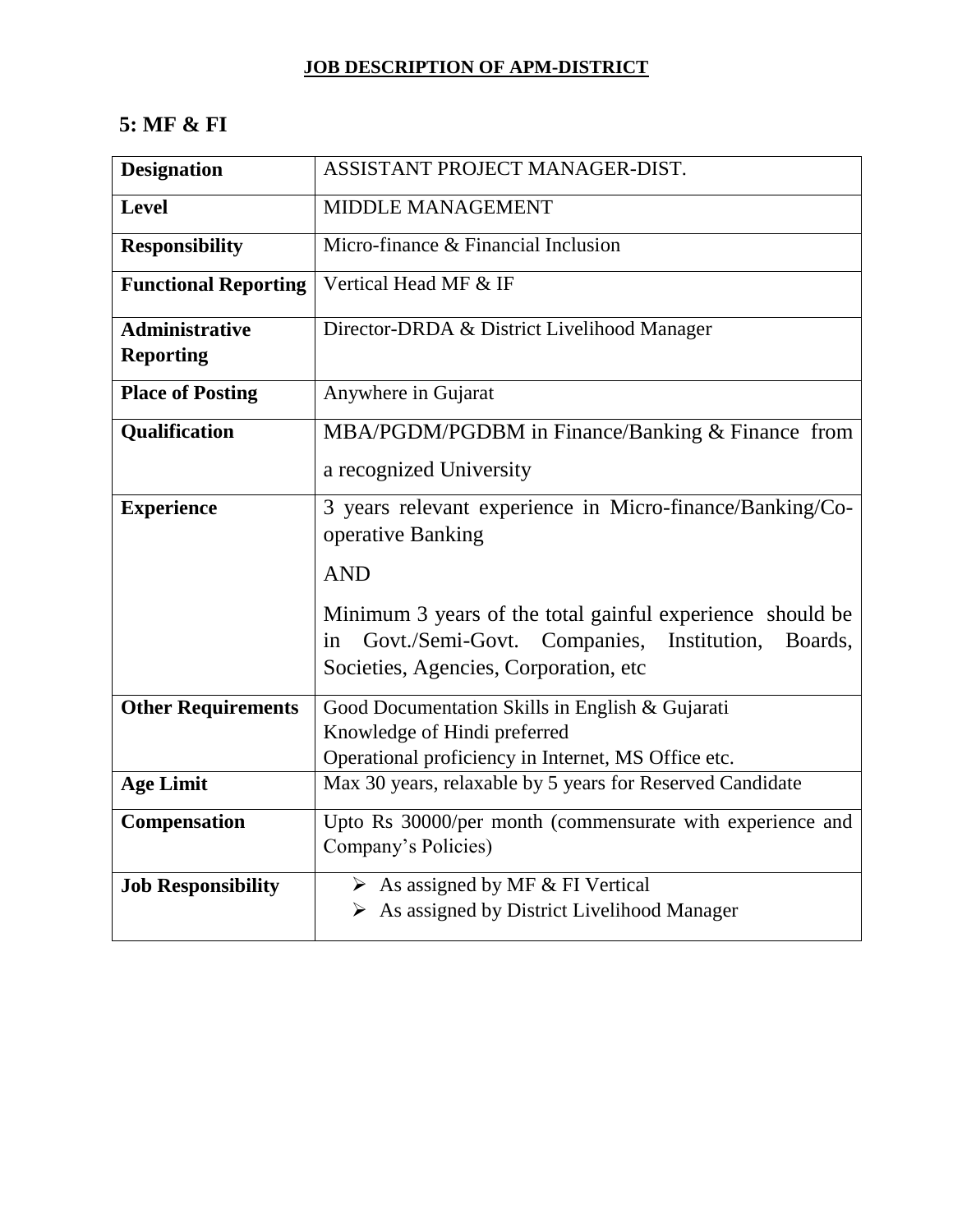# **6. Farm Livelihoods**

| <b>Designation</b>                        | ASSISTANT PROJECT MANAGER-DIST.                                                                                                                                  |
|-------------------------------------------|------------------------------------------------------------------------------------------------------------------------------------------------------------------|
| <b>Level</b>                              | MIDDLE MANAGEMENT                                                                                                                                                |
| <b>Functional Reporting</b>               | Vertical Head Farm Livelihoods                                                                                                                                   |
| <b>Administrative</b><br><b>Reporting</b> | Director-DRDA & District Livelihood Manager                                                                                                                      |
| <b>Place of Posting</b>                   | Anywhere in Gujarat                                                                                                                                              |
| Qualification                             | Post-Graduate in Management/Agriculture/Horticulture/Animal                                                                                                      |
|                                           | Husbandry/MRM(Rural Management) from a recognized                                                                                                                |
|                                           | University                                                                                                                                                       |
| <b>Experience</b>                         | 3 years of relevant experience                                                                                                                                   |
|                                           | <b>AND</b>                                                                                                                                                       |
|                                           | Minimum 3 years of the total gainful experience should be<br>Govt./Semi-Govt. Companies, Institution,<br>Boards,<br>in<br>Societies, Agencies, Corporation, etc. |
| <b>Other Requirements</b>                 | Good Documentation Skills in English & Gujarati                                                                                                                  |
|                                           | Knowledge of Hindi preferred<br>Operational proficiency in Internet, MS Office etc.                                                                              |
| <b>Age Limit</b>                          | Max 30 years, relaxable by 5 years for Reserved Candidate                                                                                                        |
| <b>Compensation</b>                       | Upto Rs 30000/per month (commensurate with experience and<br>Company's Policies)                                                                                 |
| <b>Job Responsibility</b>                 | $\triangleright$ As assigned by Farm Livelihoods Division<br>$\triangleright$ As assigned by District Livelihood Manager                                         |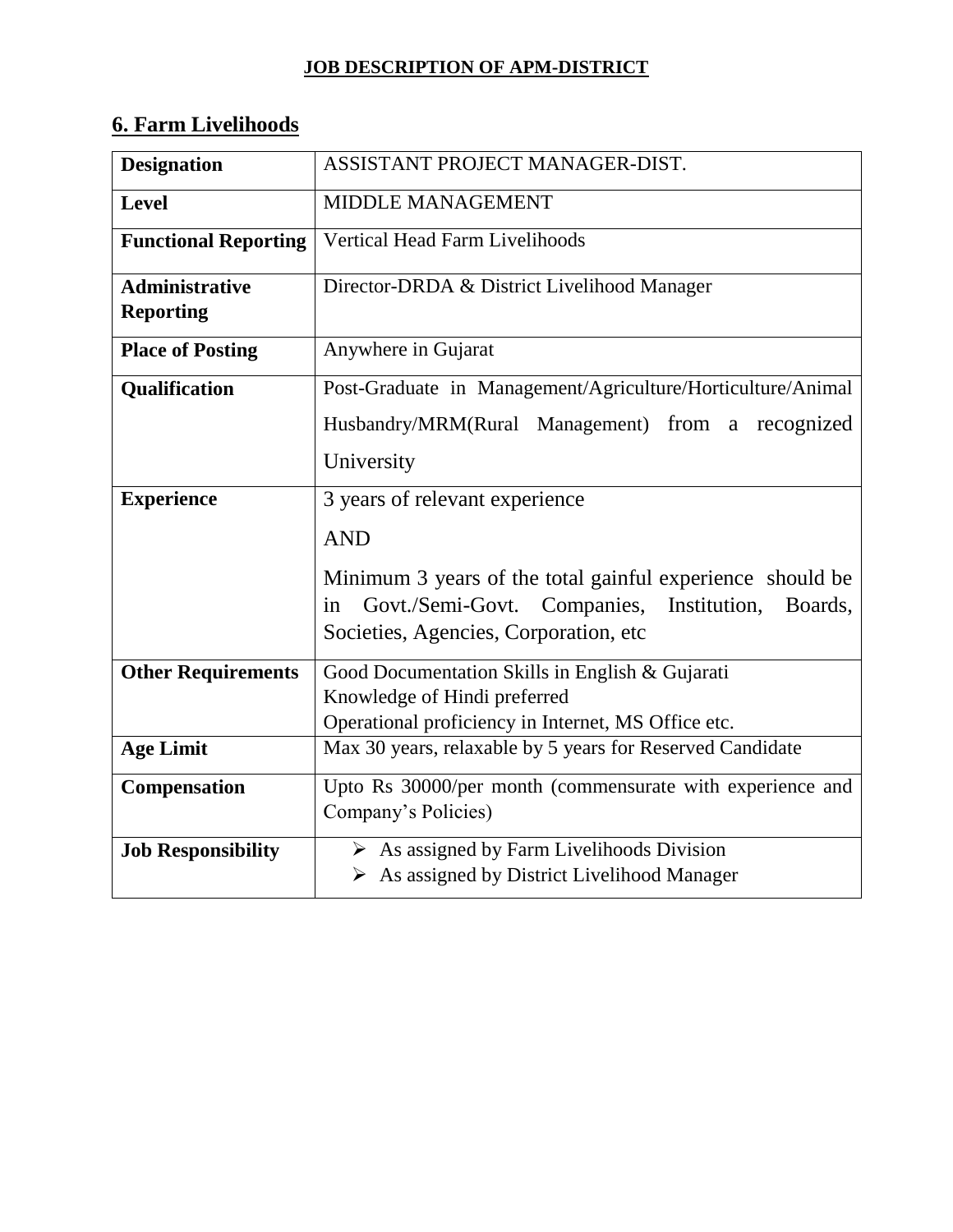| <b>Designation</b>                        | ASSISTANT PROJECT MANAGER-DIST.                              |
|-------------------------------------------|--------------------------------------------------------------|
| <b>Level</b>                              | <b>MIDDLE MANAGEMENT</b>                                     |
| <b>Responsibility</b>                     | <b>Non-Farm Activities</b>                                   |
| <b>Functional Reporting</b>               | Vertical Head Marketing, Cottage Industries & Rural Services |
| <b>Administrative</b><br><b>Reporting</b> | Director-DRDA & District Livelihood Manager                  |
| <b>Place of Posting</b>                   | Anywhere in Gujarat                                          |
| <b>Qualification</b>                      | MBA/PGDM in Marketing/Business Management from<br>- a        |
|                                           | recognized University                                        |
| <b>Experience</b>                         | 3 years relevant experience                                  |
|                                           | <b>AND</b>                                                   |
|                                           | Minimum 3 years of the total gainful experience should be    |
|                                           | Govt./Semi-Govt. Companies, Institution,<br>Boards,<br>in    |
|                                           | Societies, Agencies, Corporation, etc                        |
| <b>Other Requirements</b>                 | Good Documentation Skills in English & Gujarati              |
|                                           | Knowledge of Hindi preferred                                 |
|                                           | Operational proficiency in Internet, MS Office etc.          |
| <b>Age Limit</b>                          | Max 30 years, relaxable by 5 years for Reserved Candidate    |
| <b>Compensation</b>                       | Upto Rs 30000/per month (commensurate with experience and    |
|                                           | Company's Policies)                                          |
| <b>Job Responsibility</b>                 | 1. As assigned by MCRS Vertical                              |
|                                           | 2. As assigned by District Livelihood Manager                |

# **7. Non-Farm Institutions**